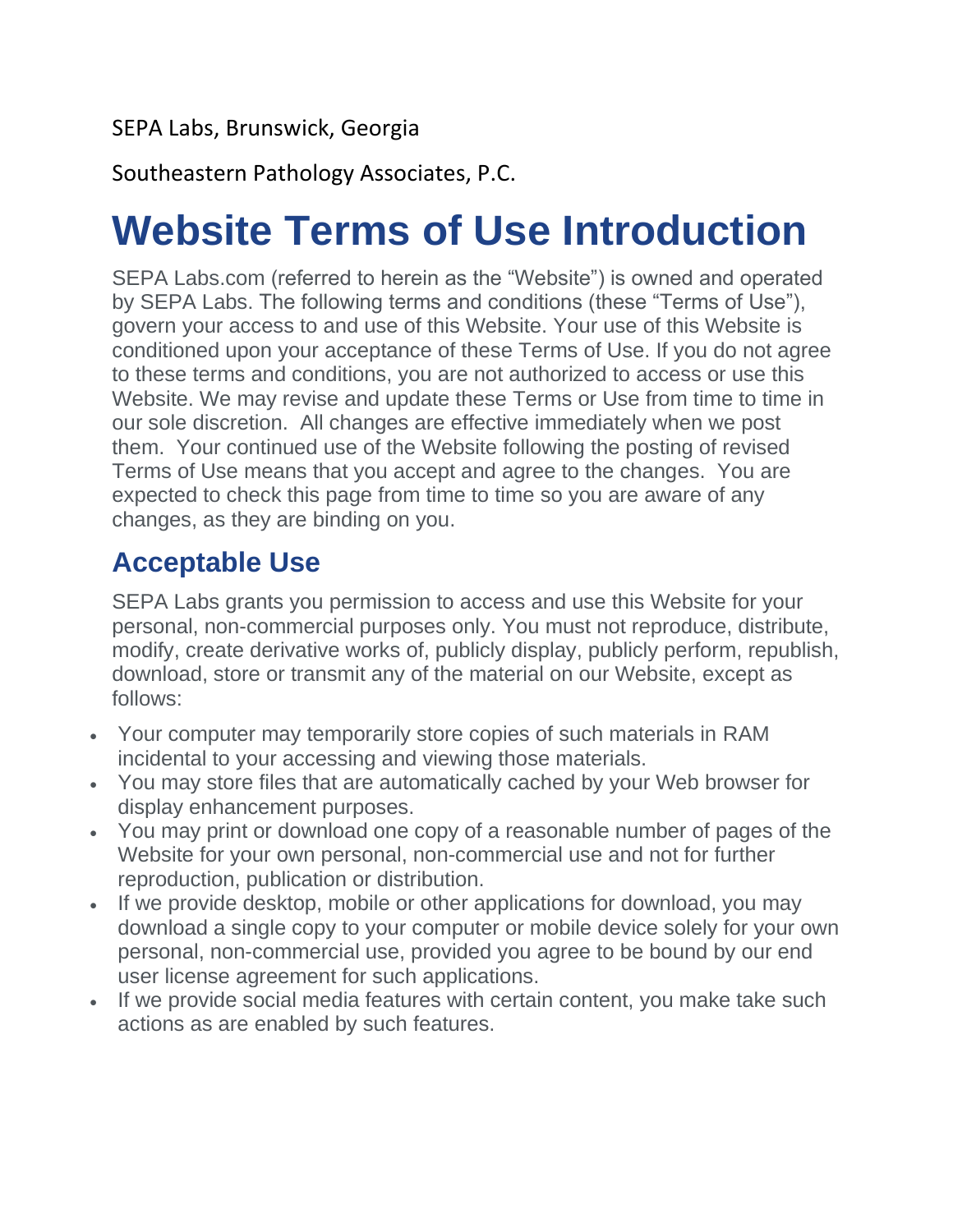## **Prohibited Uses**

You agree that you will not:

- Use the Website in any way that violates any applicable federal, state, local or international law.
- Use the Website to engage in any other conduct that restricts or inhibits anyone's use or enjoyment of the Website, or which, as determined by us, may harm SEPA Labs or users of the Website or expose them to liability.
- Use the Website in any manner that could disable, overburden, damage, or impair the site or interfere with any other party's use of the Website.
- Use any robot, spider or other automatic device, process or means to access the Website for any purpose, including monitoring or copying any of the material on the Website.
- Use any manual process to monitor or copy any of the material on the Website or for any other unauthorized purpose without our prior written consent.
- Use any device, software or routine that interferes with the proper working of the Website.
- Introduce any viruses, Trojan horses, worms, logic bombs or other material which is malicious or technologically harmful.
- Attempt to gain unauthorized access to, interfere with, damage or disrupt any parts of the Website, the server on which the Website is stored, or any server, computer or database connected to the Website.
- Attack the Website via a denial-of-service attack or a distributed denial-ofservice attack.
- Otherwise attempt to interfere with the proper working of the Website.

## **Intellectual Property**

This Website and all of its contents, features and functionality (including but not limited to the information, software, text, displays, images, video and audio, and the design, selection and arrangement thereof) are the property of SEPA Labs and other suppliers of such material and are protected by U.S. and international copyright, trademark and other intellectual property rights laws.

## **Trademarks**

The SEPA Labs name and all related names, logos, product and service names, designs and slogans are trademarks of SEPA Labs or its affiliates or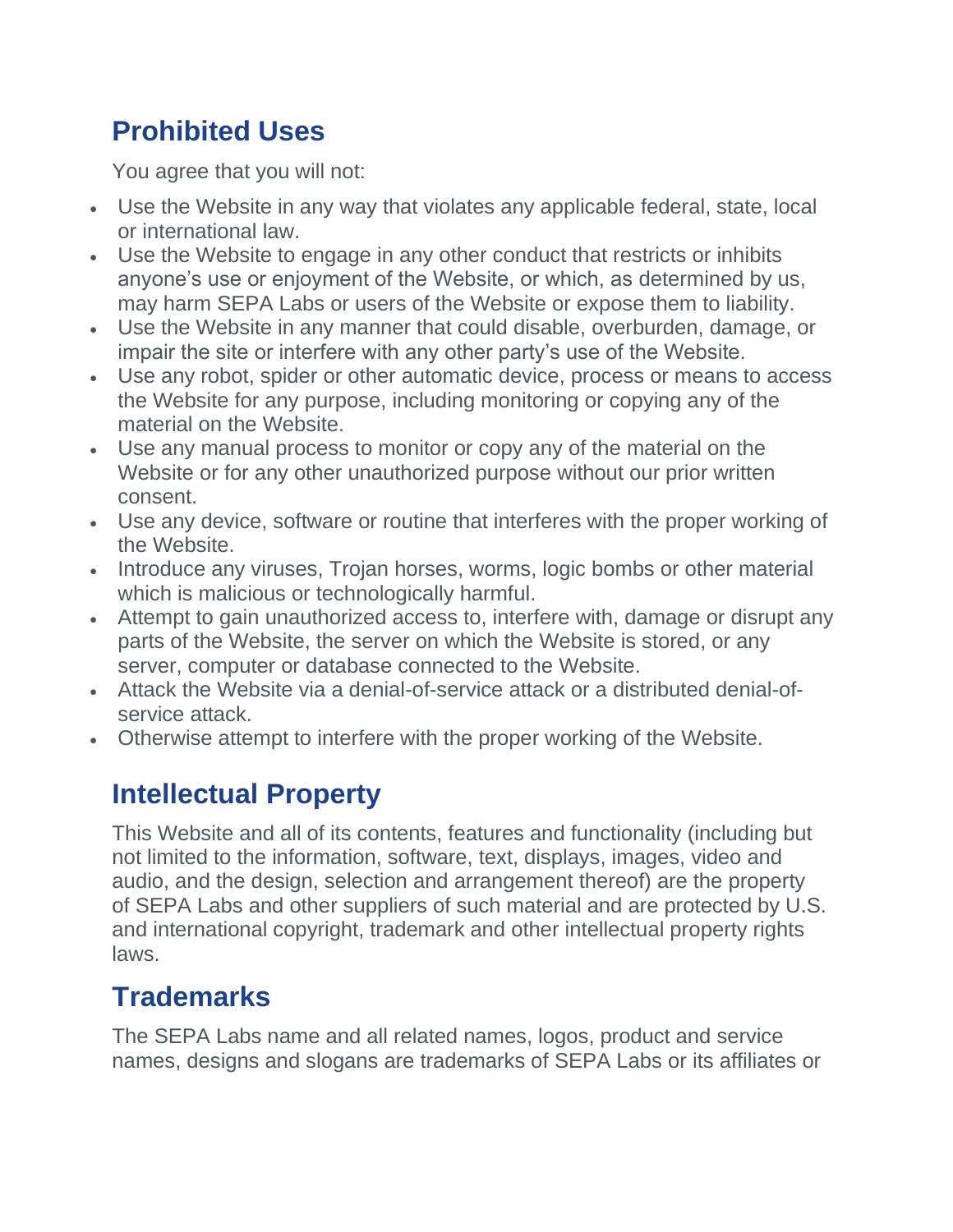licensors. You must not use such marks without the prior written permission of SEPA Labs or its affiliates or licensors.

## **Disclaimer of Warranties**

You understand that while we make every effort to provide a safe browsing experience, we cannot and do not guarantee or warrant that files available for downloading from the Internet or the Website will be free of viruses or other destructive code. You are responsible for implementing sufficient procedures and checkpoints to satisfy your particular requirements for anti-virus protection and accuracy of data input and output, and for maintaining a means external to our site for any reconstruction of any lost data. We will not be liable for any loss or damage caused by a distributed denial-of-service attack, viruses or other technologically harmful material that may infect your computer equipment, computer programs, data or other proprietary material due to your use of the website or any services or items obtained through the website or to your downloading of any material posted on it, or on any website linked to it.

Your use of the website, its content and any services or items obtained through the website is at your own risk. The website, its content and any services or items obtained through the website are provided on an "as is" and "as available" basis, without any warranties of any kind, either express or implied. Neither SEPA Labs nor any person associated with SEPA Labs makes any warranty or representation with respect to the completeness, security, reliability, quality, accuracy or availability of the website. Without limiting the foregoing, neither SEPA Labs nor anyone associated with SEPA Labs represents or warrants that the website, its content or any services or items obtained through the website will be error-free or uninterrupted, that defects will be corrected, that our site or the server that makes it available are free of viruses or other harmful components or that the website or any services or items obtained through the website will otherwise meet your needs or expectations.

SEPA Labs hereby disclaims all warranties of any kind, whether express or implied, statutory or otherwise, including but not limited to any warranties of merchantability, non-infringement and fitness for particular purpose.

The foregoing does not affect any warranties which cannot be excluded or limited under applicable law.

## **Limitation on Liability**

To the maximum extent permitted by applicable law, in no event will SEPA Labs, its affiliates or their licensors, service providers, employees, agents,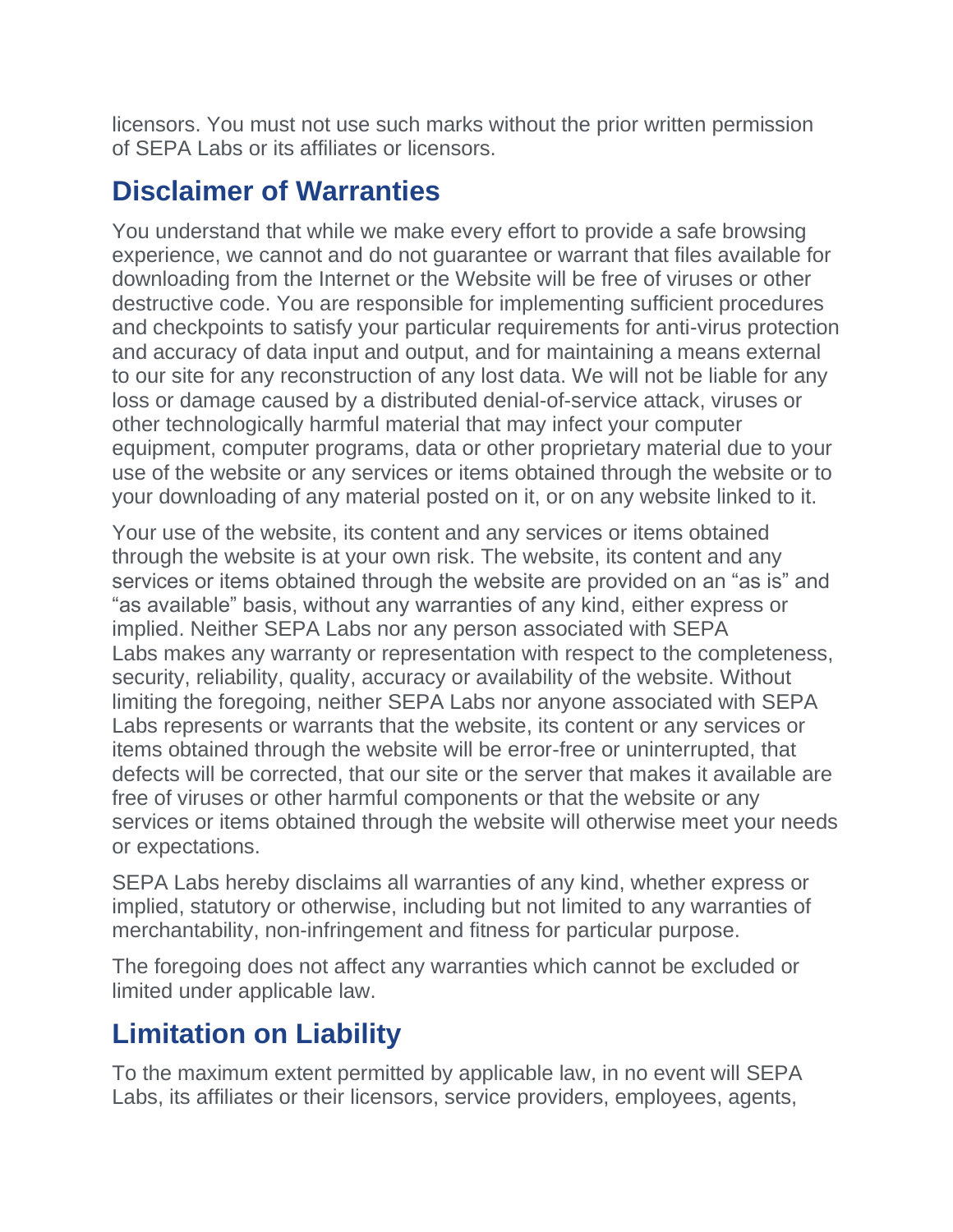officers or directors be liable for damages of any kind, under any legal theory, arising out of or in connection with your use, or inability to use, the Website, any websites linked to it, any content on the Website or such other websites or any services or items obtained through the Website or such other websites, including any direct, indirect, special, incidental, consequential or punitive damages, including but not limited to, personal injury, pain and suffering, emotional distress, loss of revenue, loss of profits, loss of business or anticipated savings, loss of use, loss of goodwill, loss of data and whether cause by tort (including negligence), breach of contract or otherwise, even if foreseeable. If you are dissatisfied with any portion of the website, or with any of these terms of use, your sole and exclusive remedy is to discontinue using the website.

The foregoing does not affect any liability which cannot be excluded or limited under applicable law.

#### **Indemnification**

You agree to defend, indemnify and hold harmless SEPA Labs, its affiliates, licensors and service providers, and its and their respective officers, directors, employees, contractors, agents, licensors, suppliers, successors and assigns from and against any claims, liabilities, damages, judgments, awards, losses, costs, expenses or fees (including reasonable attorneys' fees) arising out of or relating to your violation of these Terms of Use or your use of the Website, including, but not limited to, any use of the Website's content, services and products other than as expressly authorized in these Terms of Use or your use of any information obtained from the Website.

#### **Waiver and severability**

No waiver by SEPA Labs of any term or condition set forth in these Terms of Use shall be deemed a further or continuing waiver of such term or condition or a waiver of any other term or condition, and any failure of SEPA Labs to assert a right or provision under these Terms of Use shall not constitute a waiver of such right or provision.

If any provision of these Terms of Use is held by a court or other tribunal of competent jurisdiction to be invalid, illegal or unenforceable for any reason, such provision shall be eliminated or limited to the minimum extent such that the remaining provisions of the Terms of Use will continue in full force and effect.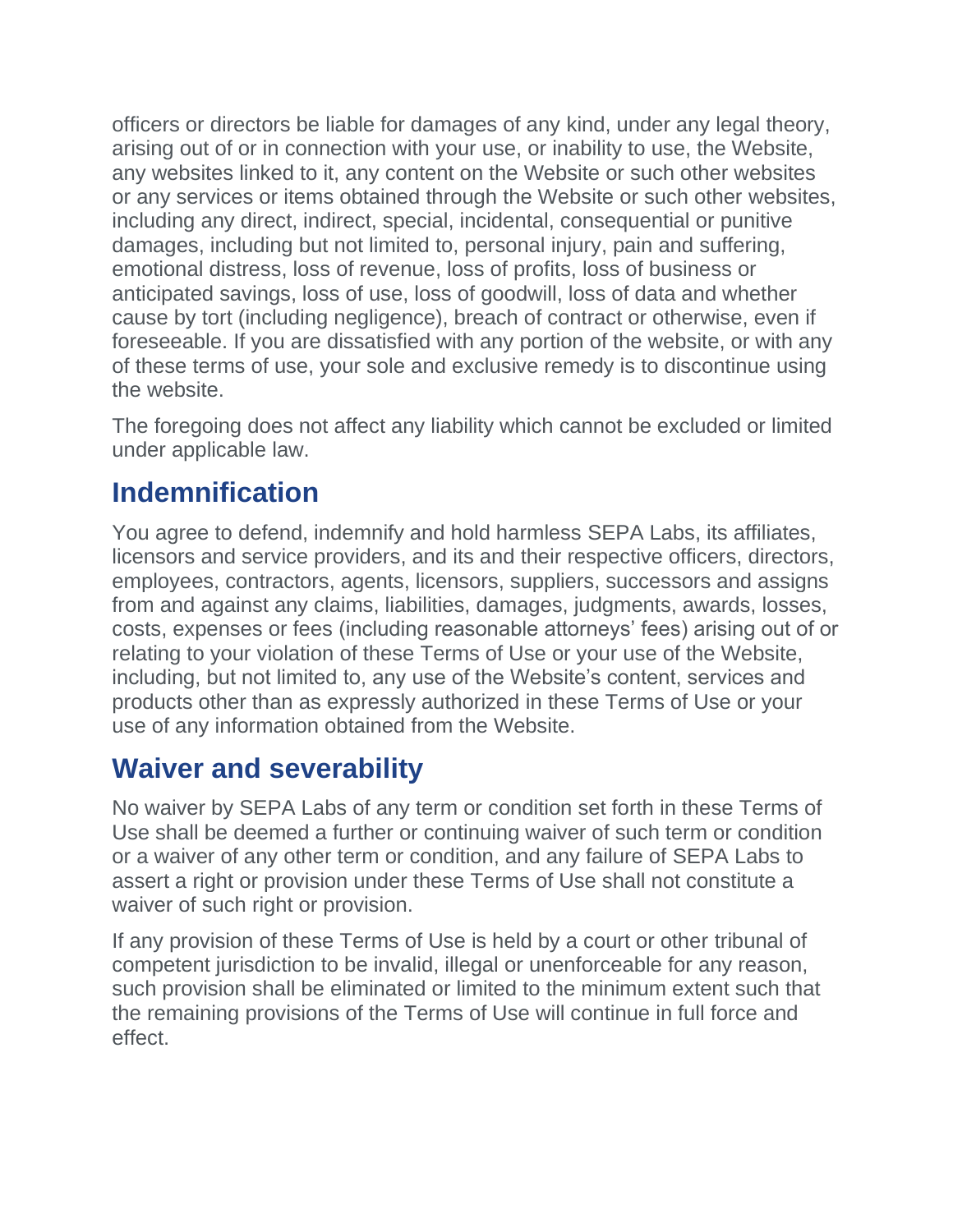# **Website Privacy Policy Introduction**

Your privacy on the Internet is of the utmost importance to us. At SEPA Labs, we want to make your experience online satisfying and safe. Because we gather certain types of information about our users, we feel you should fully understand our policy and the terms and conditions surrounding the capture and use of that information. The information you provide is safeguarded. This Privacy Policy discloses what information we gather and how we use it. It applies to information we collect on this Website, including through electronic messages between you and the Website (for example, when you submit a message using our "Contact" form). It does not apply to information collected by us offline or through other means, or to information collected by third parties, including through any application or content that may link to or be accessible from this Website. By accessing or using this Website, you agree to this Privacy Policy. Please review it carefully.

## **Information SEPA Labs may gather and track**

We may gather two types of information about users:

- Information that users may provide through optional, voluntary submissions. This information may include personal information, such as your name, phone number, email address, state and zip code. We collect this information to respond to requests from users, customize our features for individual visitors who are SEPA Labs customers and to notify customers about updates to our site and products or services.
- Information that we may collect automatically as you navigate the Website. This information may include usage details, IP addresses and information collected through tracking technologies such as cookies and web beacons. Information SEPA Labs gathers through aggregated tracking is used to determine which areas of our sites users like and don't like based on traffic to those areas. We do not track what individual users read, but rather how well each page performs overall. We collect this information in order to determine how to create the best experience for our customers. We may track search terms entered in our Search function as one of many measures of what interests our users, but this tracking is never associated with an individual user.

#### **Policy amendment**

SEPA Labs approaches Internet communications with a strong commitment to individual privacy rights and concerns. As the Internet evolves, our policy will continue to change and develop. We therefore reserve the right to amend this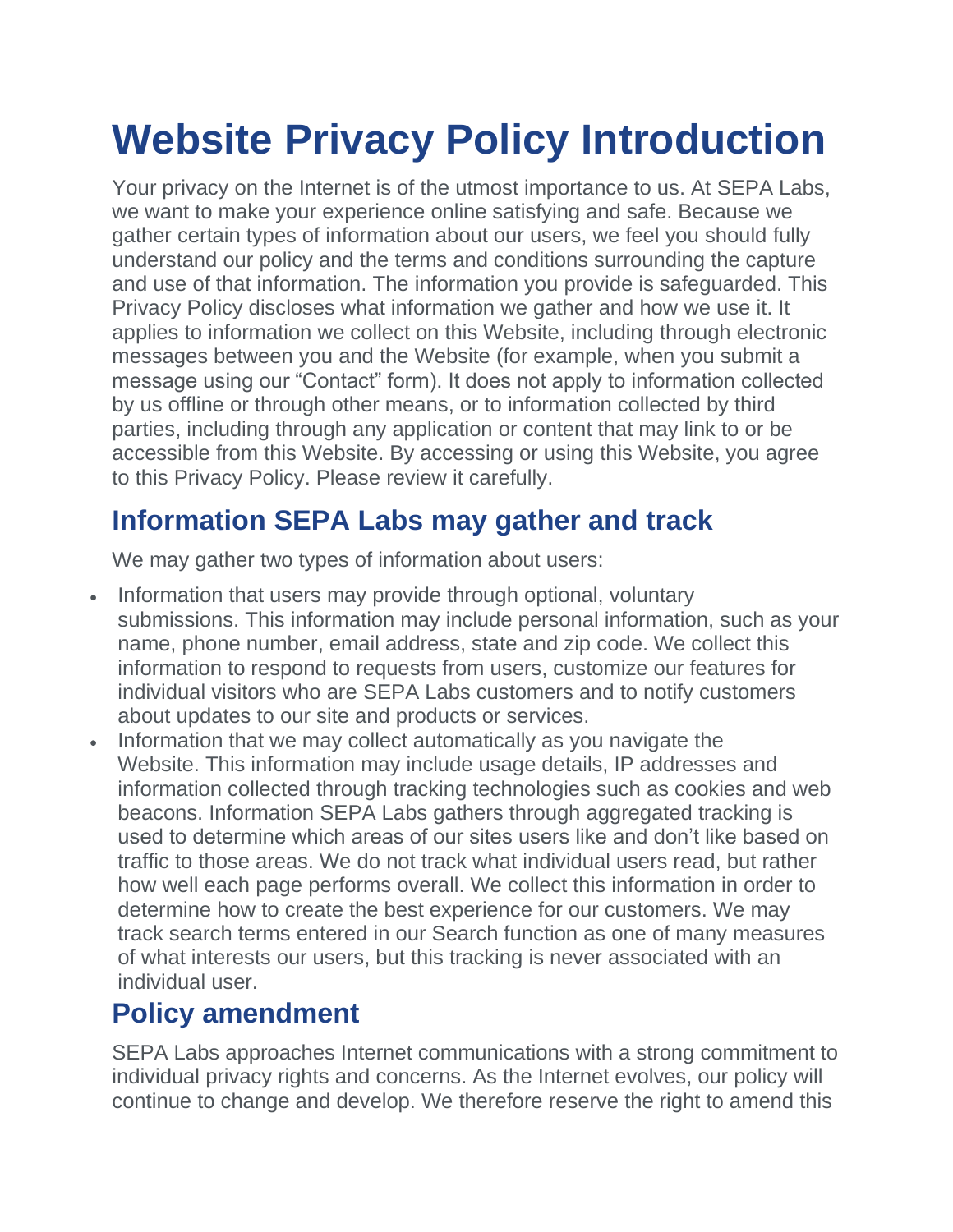Privacy Policy at any time with or without prior notice. Please check this page periodically for changes. Your continued use of the Website following any changes to this Privacy Policy will constitute your acceptance of such changes.

## **Use of personal information**

SEPA Labs strictly protects the security of your personal information and honors your choices for its intended use. We disclose your information to no third parties unless it is specifically stated otherwise. We may use third party contractors to help us operate our business and the Website or administer activities on our behalf, and may share your personal information with these contractors for those limited purposes. We use your information solely to fulfill services, transact a purchase, and/or help us improve our website and product offering to you. Unless you ask us not to, we may contact you via email in the future to tell you about specials, new products or services, or changes to this privacy policy.

Notwithstanding any other provision to the contrary, SEPA Labs reserves the right to cooperate with local, state and federal officials in any investigation relating to any purported illegal activity(ies) and, when required by law, regulation, legal process or government requests, to disclose any personal information furnished by you or collected by SEPA Labs to law enforcement authorities or other relevant or related third parties.

Some of the features on this Website allow you to communicate with us using an online form. If your communication requests a response from us, we may send you a response via e-mail. The e-mail response or confirmation may include your personal information, including your name, address, etc. We cannot guarantee that our e-mails to you will be secure from unauthorized interception.

## **Accessing and correcting your information**

You may contact us if you wish to modify or delete your personal information from our database, and we will use commercially reasonable efforts to accommodate your request. You may also contact us if you believe that any inaccurate or inappropriate information has been obtained or provided to others through your use of this Website.

## **Users outside of the U.S.**

Your information may be stored and processed in the United States or any other country in which SEPA Labs or its affiliates, subsidiaries or agents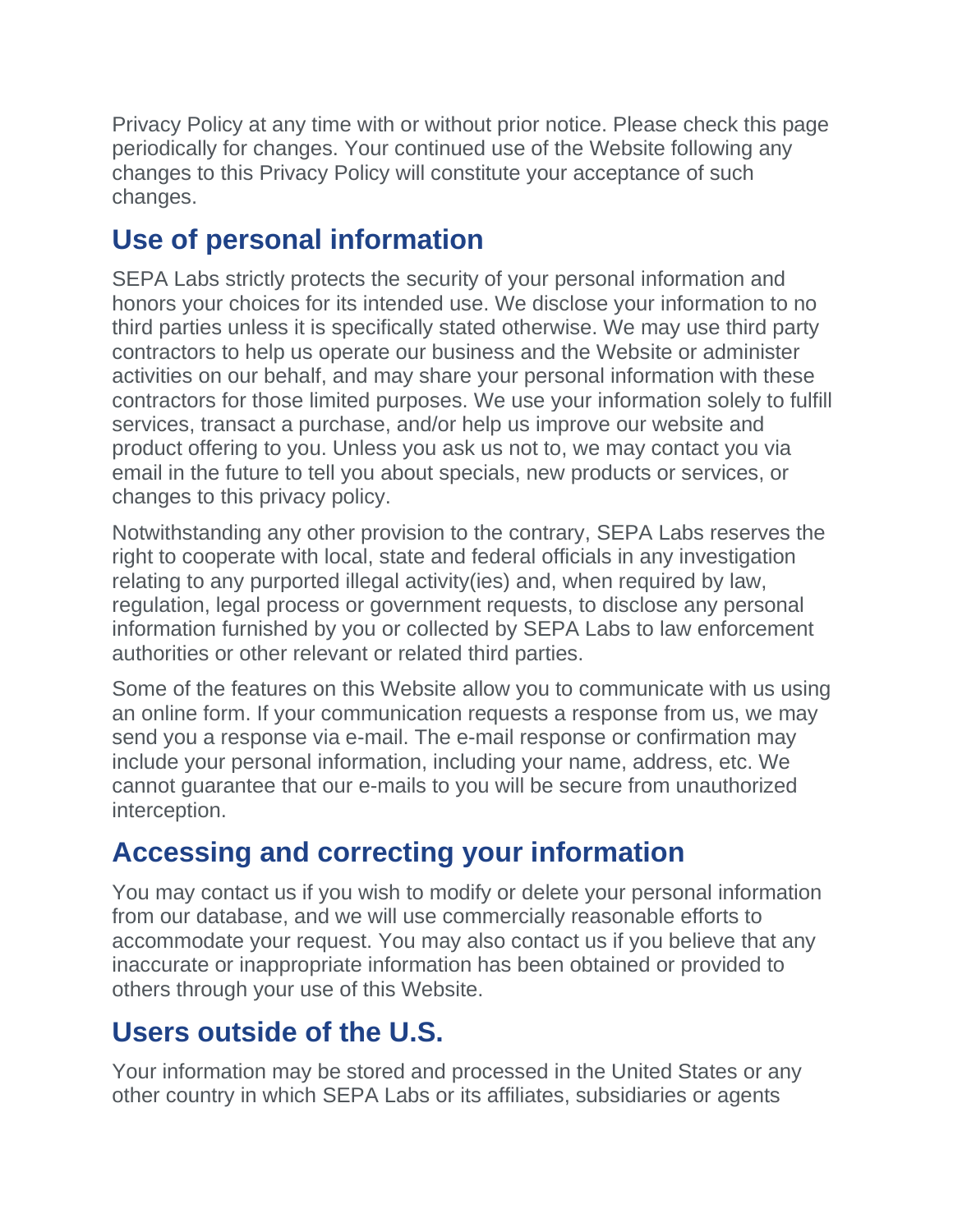maintain facilities. Your information may be processed in countries with different data protection standards than your country of residence. By using this site and providing SEPA Labs with your personal information, you agree that you have read this policy and consent to any transfer, processing or storing of your information outside of your country of residence.

## **Children**

Consistent with the Federal Children's Online Privacy Protection Act of 1998 (COPPA), we will never knowingly request personally identifiable information from anyone under the age of 13 without requesting parental consent.

## **Cookies and other automatic data collection technologies**

As you navigate through and interact with our Website, we may use automatic data collection technologies to collect certain information about your equipment, browsing actions and patterns, including:

- Details of your visits to our Website, including traffic data, location data, logs and other communication data and the resources that you access and use on the Website.
- Information about your computer and internet connection, including your IP address, operating system and browser type.
- The Website may use "cookies" and other technologies such as pixel tags and web beacons.

We may place a text file called a "cookie" in the browser files of your computer. SEPA Labs uses cookies to track user traffic patterns (as described above). You can refuse cookies by turning them off in your browser. If you've set your browser to warn you before accepting cookies, you will receive the warning message with each cookie. You do not need to have cookies turned on to use this site; however, it will help you to participate more actively in some features.

Our Website may permit you to use a third party social networking platform such as Facebook, Twitter, and Google+. This includes use of social media plugins such as Facebook "Like", Tweet and Google "+1" buttons, etc. When you use social networking platforms and plugins, you share your information with them and their privacy policy applies to disclosure of such information. In addition, these social networking platforms may collect information about you, including your use of the Website. Such services may allow your activity to be monitored across multiple websites for purposes of delivering more targeted advertising. Please note that their own privacy polices apply and we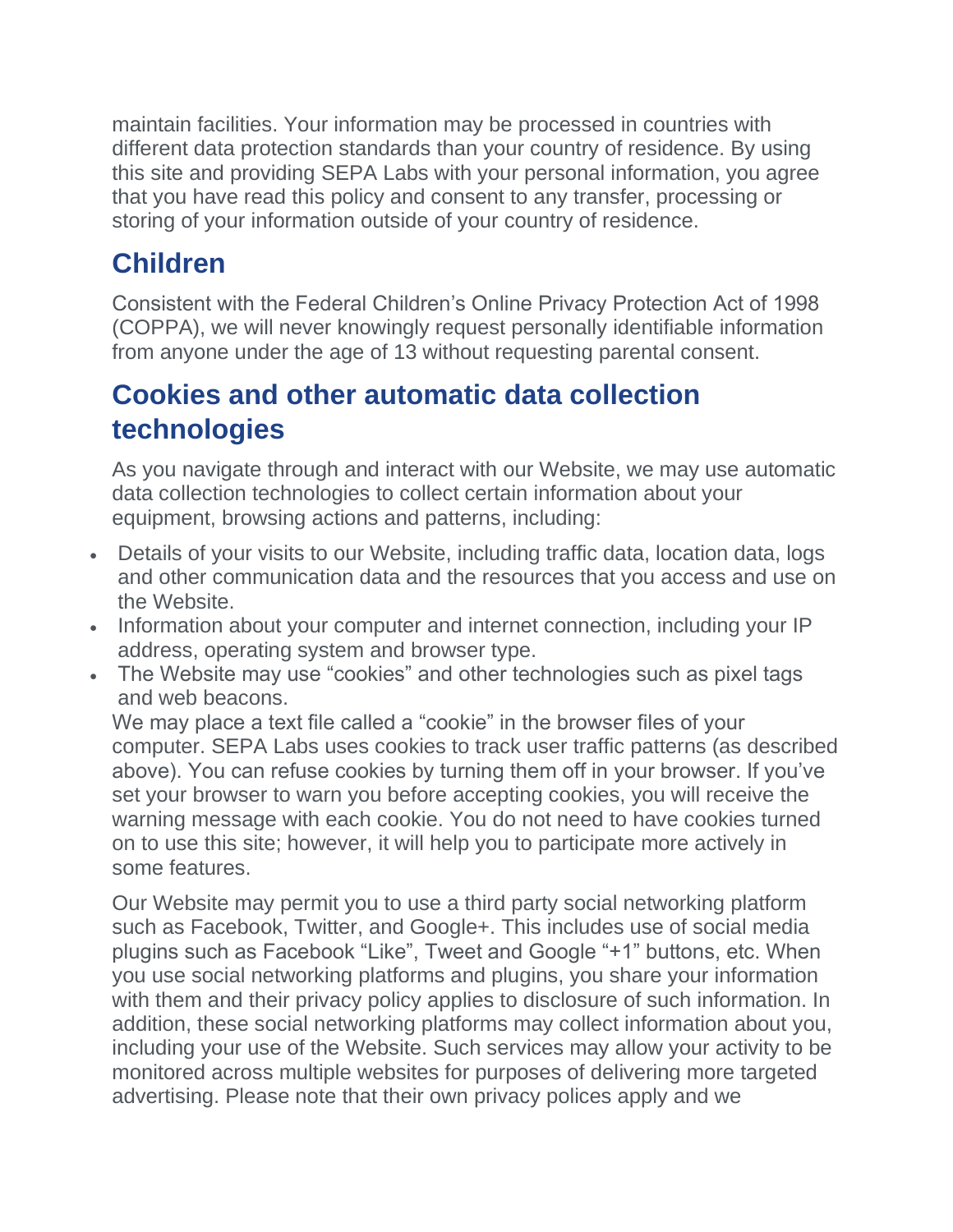encourage you to read them. We may add new social networking plugins and buttons to our Websites from time to time.

This website may utilize Google AdWords and/or Facebook remarketing service(s) to advertise on third party websites (including Google and/or Facebook) to previous visitors to our site. It could mean that we advertise to previous visitors who haven't completed a task on our site, for example using the contact form to make an inquiry. This could be in the form of an advertisement on the Google search results page, Facebook Feed, or a site in the Google and/or Facebook Display Network(s). Third-party vendors, including Google and/or Facebook, use cookies to serve ads based on someone's past visits to the Website. Any data collected will be used in accordance with our privacy policy and/or Google's privacy policy and/or Facebook's privacy policy. Visitors may opt out of re-marketing by visiting Google's Ads Settings and/or Facebook's Ads Settings.

## **Links to other websites and services**

The SEPA Labs Websites may contain links to other sites that are not under our control. These Websites have their own policies regarding privacy. You should review those policies when visiting the Websites. SEPA Labs has no responsibility for linked websites and is not responsible for the content of any such site. SEPA Labs provides these links solely for the convenience and information of our visitors.

## **Security**

SEPA Labs operates secure data networks protected by industry standard firewall and password protection systems. Our security and privacy policies are periodically reviewed and enhanced as necessary and only authorized individuals have access to the information provided by our customers. Unfortunately, the transmission of information via the Internet is not completely secure. Although we do our best to protect your personal information, we cannot guarantee the security of your personal information transmitted to our Website. Any transmission of personal information is at your own risk.

#### **Entire agreement**

The Terms of Use and our Privacy Policy constitute the sole and entire agreement between you and SEPA Labs with respect to the Website and supersede all prior and contemporaneous understandings, agreements, representations and warranties, both written and oral, with respect to the Website.